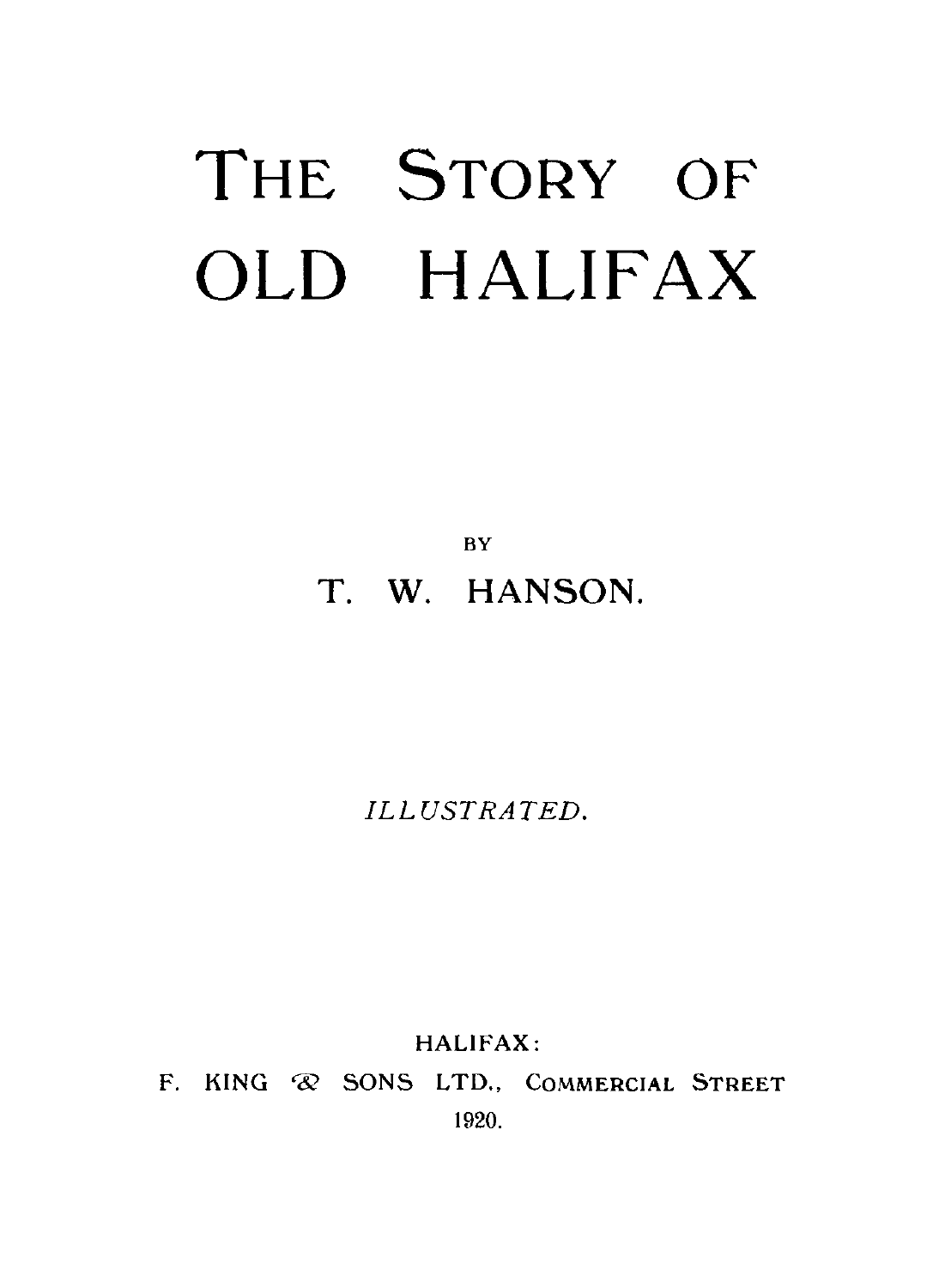# PREFACE.

This book has been written for the boys and girls of Halifax and district, with the hope also, that older people may find it full of interest. I have tried to keep it a purely local history. It is not a new text-book  $\alpha$ English history, furnished with local notes.

Halifax has been particularly fortunate in inspiring a line of men who have delighted in revealing her past. In this twentieth century we have had a band of enthusiastic antiquaries, which few towns can rival. The Transactions of the Halifax Antiquarian Society have provided the bulk of the material for this work. Mr. John Lister, the President, has always been very kind to me. Mr. H. P. Kendall, who has taken so many of the photographs, has also helped in other ways to make the history more complete. Even more than their skill, do I value the comradeship and friendship of the members of our Antiquarian Society. The story of the book itself is as follows. ; From January, 1913, to January, 1917, I contributed a serial history of Halifax to " The Satchel," (the Halifax Schools' newspaper). Towards the end of that period, a sub-committee of the Head Teachers' Association invited me to re-publish the articles in book form. I re-wrote the matter, Messrs. Harris, Harwood, and Hawkins read the manuscript, and together we discussed the chapters in some interesting meetings. Mr. W. H. Ostler, the Education Secretary, proved to be one of my most helpful critics, and also helped very considerably to secure the publication of the book. Many years ago, Mr. Ostler said that what was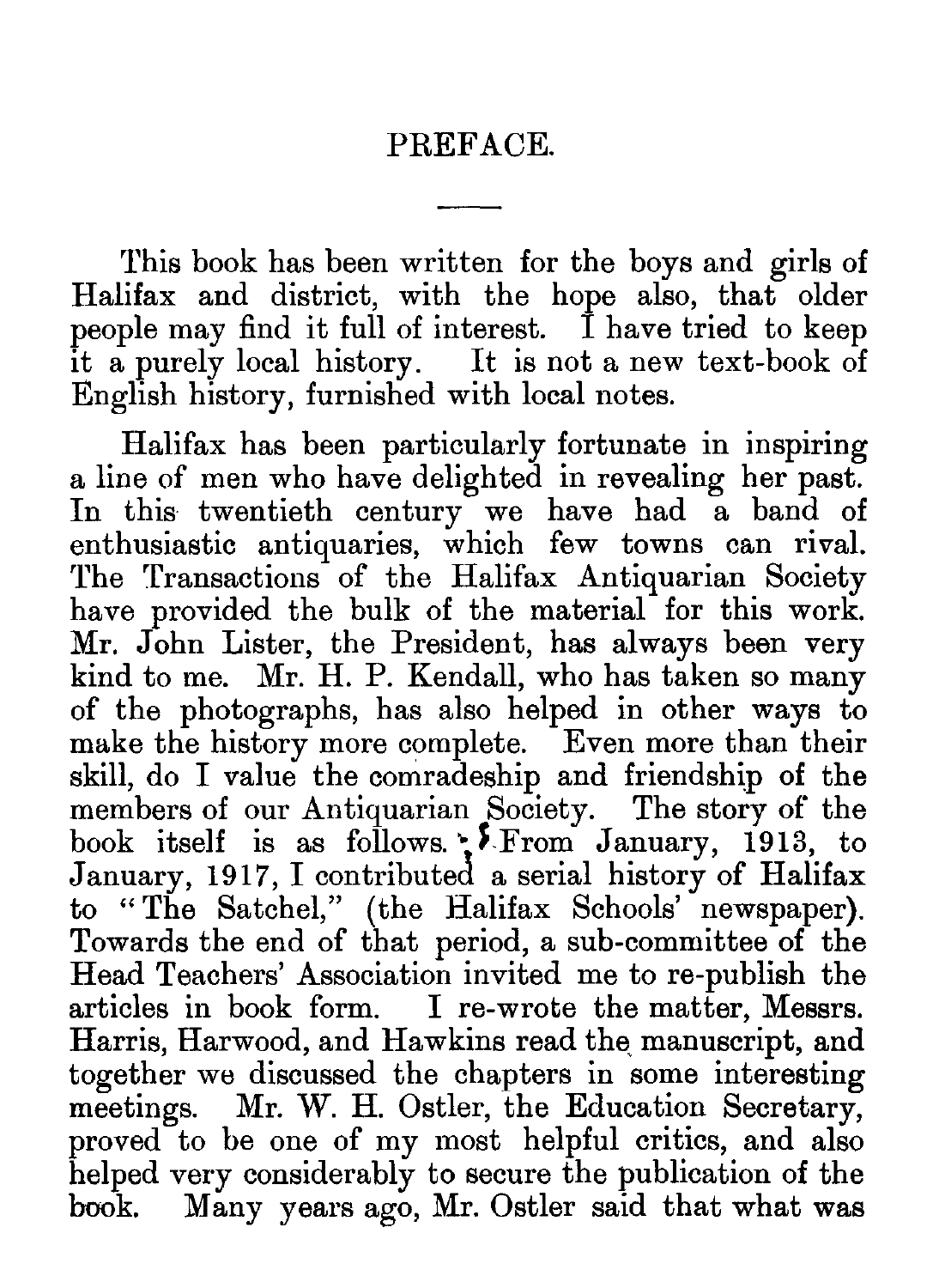PREFACE.<br>
wanted was a history that would<br>
lived in the reign of Edward<br>
altogether forgotten his dictum. wanted was a history that would tell " how a half-timer lived in the reign of Edward III.," and I have not altogether forgotten his dictum.

Mr. E. Green, the Borough Librarian, has kindly compiled the Index. I would also thank his staff for their unfailing courtesy. I am indebted to several friends for the illustrations. Mr. Arthur Comfort has taken infinite pains to please me with his sketches. Mr. F. H. Marsden, M.A., prepared the beautiful map at the front of the book, and sketched the drinking trough. Mr. T. Broadbent drew the end map. Mr. T. F. Ford, A. R. I. B. A. has provided two architectural plates. Mr. A.R.I.B.A. has provided two architectural plates. W. B. Trigg allowed me to use his sketches of the windows of the Parish Church. Mr. R. Bretton is responsible for the heraldic illustrations. For other blocks, I am grateful to Mrs. H. R. Oddy, Messrs. R. E. Nicholson, E. Hardcastle, S. C. Moore, S. H. Hamer, E. Marchetti, Legh Tolson, and the " Halifax Guardian."

The Halifax Antiquarian Society has very kindly allowed me to use their extensive collection of blocks and the majority of the illustrations have been provided in that way. Acknowledgment is made to the various photographers in the book. I am grateful to many others whom I have not named. I have always found Halifax to be a "neighbourly" town, and its people ready to help one another.

Lastly, I would thank the staff of Messrs. King's printing works for the interest they have shown in the work.

T. W. **H..**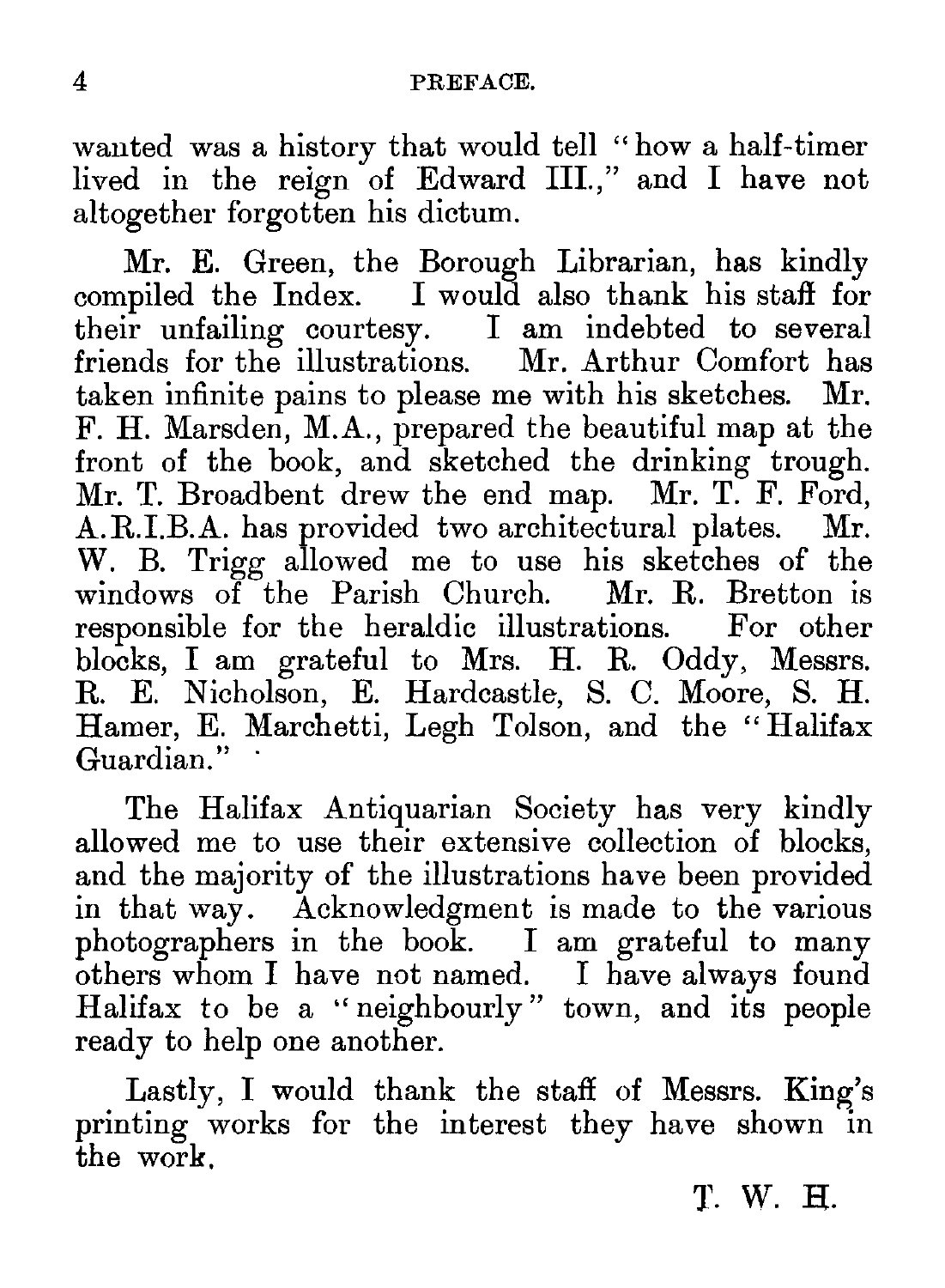# CONTENTS.

### CHAPTER I.

Parish of Halifax—On the Pennine Slope—Woods. Farms, and Moor-Townships—Open Fields—Royds.

Pages 9-19.

### CHAPTER II.

Warrens and Lacys—The Manor of Wakefield—Courts held at Halifax— Halifax Gibbet Law.

Pages 20-30.

### CHAPTER III.

The Parish Church—Norman Carving—Lewes Priory and Cluny Tithes—The Early Rectors—The 14th Century Church—Elland and Heptonstall Chapels.

Pages 30-38.

### CHAPTER IV.

The Elland Feud.

Pages 38-42.

### CHAPTER V.

Early Records of the Cloth Trade—The Flemings—The Black Death— The Poll Tax of 1379—Surnames—Sheep Rearing—Spinning—Weaving—<br>Fulling—Dveing.

Pages 42-53.

### CHAPTER VI.

The Magna Via—Timbered Houses—Shibden Hall—The House at the Maypole—Sunny Bank, Greetland—Rebuilding of the Parish Church— Vicar Wilkinson—The Tower—Halifax in 1439.

Pages 53-78.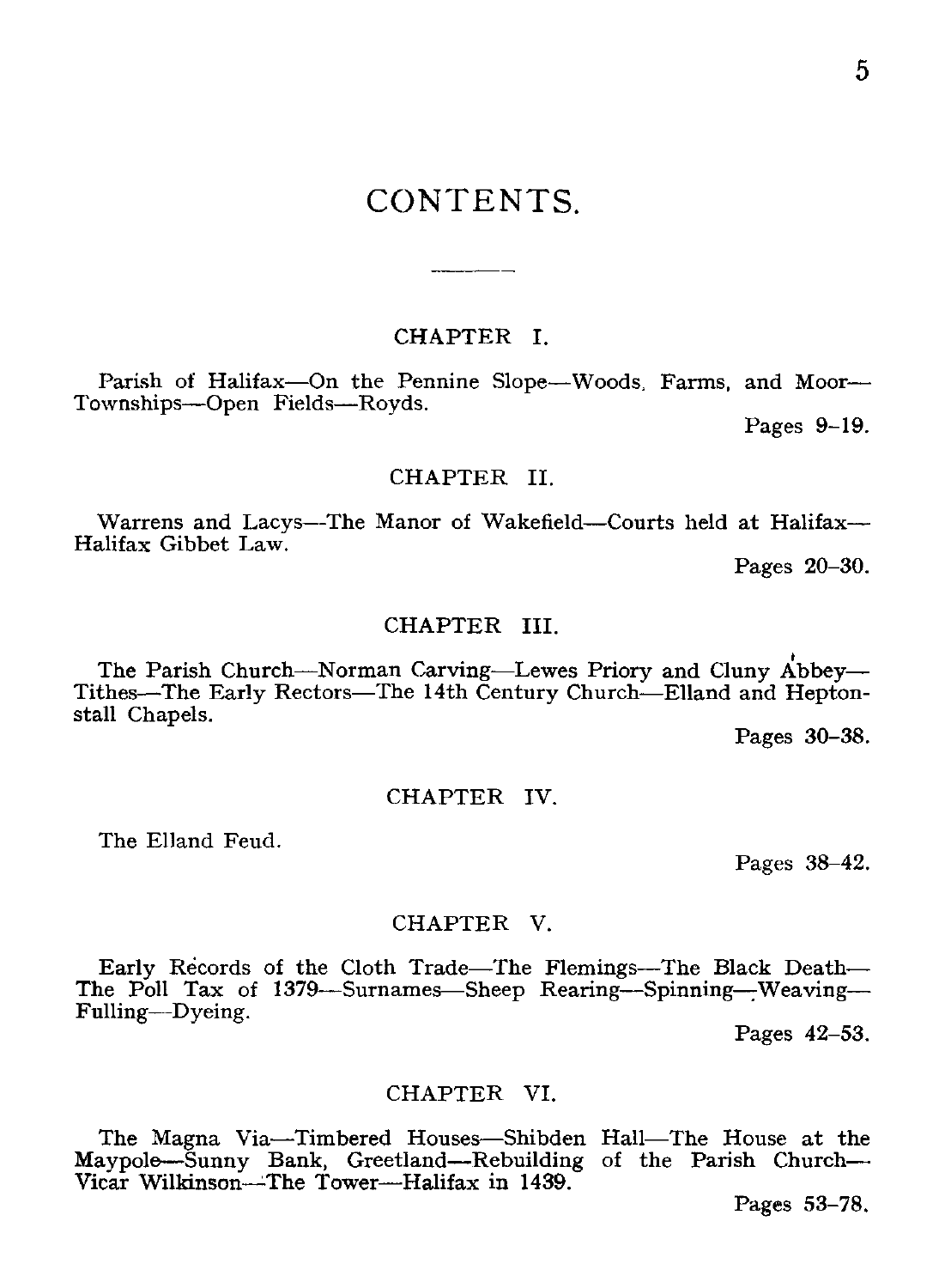### 6 CONTENTS.

### CHAPTER VII.

The Growth of Halifax Trade-Gilds-Fairs-Ulnagers Accounts-1473, Halifax leads the West Riding for Cloth—Early Halifax Wills—Gifts to the Church—The Chapels of the Parish—Roads and Bridges—Clothes and Furniture—Extending the Cultivated Land.

Pages 78-88

### CHAPTER VIII.

Archbishop Rokeby—Wolsey receives the Cardinal's Hat—Baptism of Princess Mary—Death of Rokeby—Rokeby Chapels at Kirk Sandal and Halifax—Dr. Robt. Holdsworth—Feud between Tempest and Savile—The Pilgrimage of Grace—The Monasteries Closed—Dispute about Halifax Tithes—Bishop Ferrar's Martyrdom.

Pages 89-102.

### CHAPTER IX.

Beacon Hill—The Puritans—Dr. Favour—Heath Grammar School— Sir Henry Savile—Henry Briggs—Camden's visit to Halifax—Woollen Trade in 16th Century.

Pages 102-113.

### CHAPTER X.

17th Century Houses—James Murgatroyd—Nathaniel Waterhouse— Sir Thomas Browne.

Pages 113-137.

### CHAPTER XI.

Halifax men refuse Knighthood—Ship Money—Beginnings of the Civil War—Siege of Bradford—Leeds taken—Battle of Adwalton—Retreat to Halifax—Joseph Lister's Adventures—Mackworth garrisons Halifax— Halifax Refugees—Fighting between Heptonstall and Halifax—Mixenden Skirmish—Scots Army in the District—Plague—Capt. Hodgson's Adventures—Local Royalists. Halifax men refuse Knighth<br>
War—Siege of Bradford—Lee<br>
Halifax—Joseph Lister's Ad<br>
Halifax Refugees—Fighting be<br>
Skirmish—Scots Army in the<br>
tures—Local Royalists.<br>
C<br>
John Brearcliffe—1651 Com<br>
ment—The Parish Church Du<br>

Pages 137-163.

### CHAPTER XII.

John Brearcliffe-1651 Commission—Halifax's First Member of Parliament—The Parish Church During the Commonwealth—The last years of the Gibbet—The Restoration and Act of Uniformity—Oliver Heywood's

Pages 164-176.

 $\mathbf{I}$